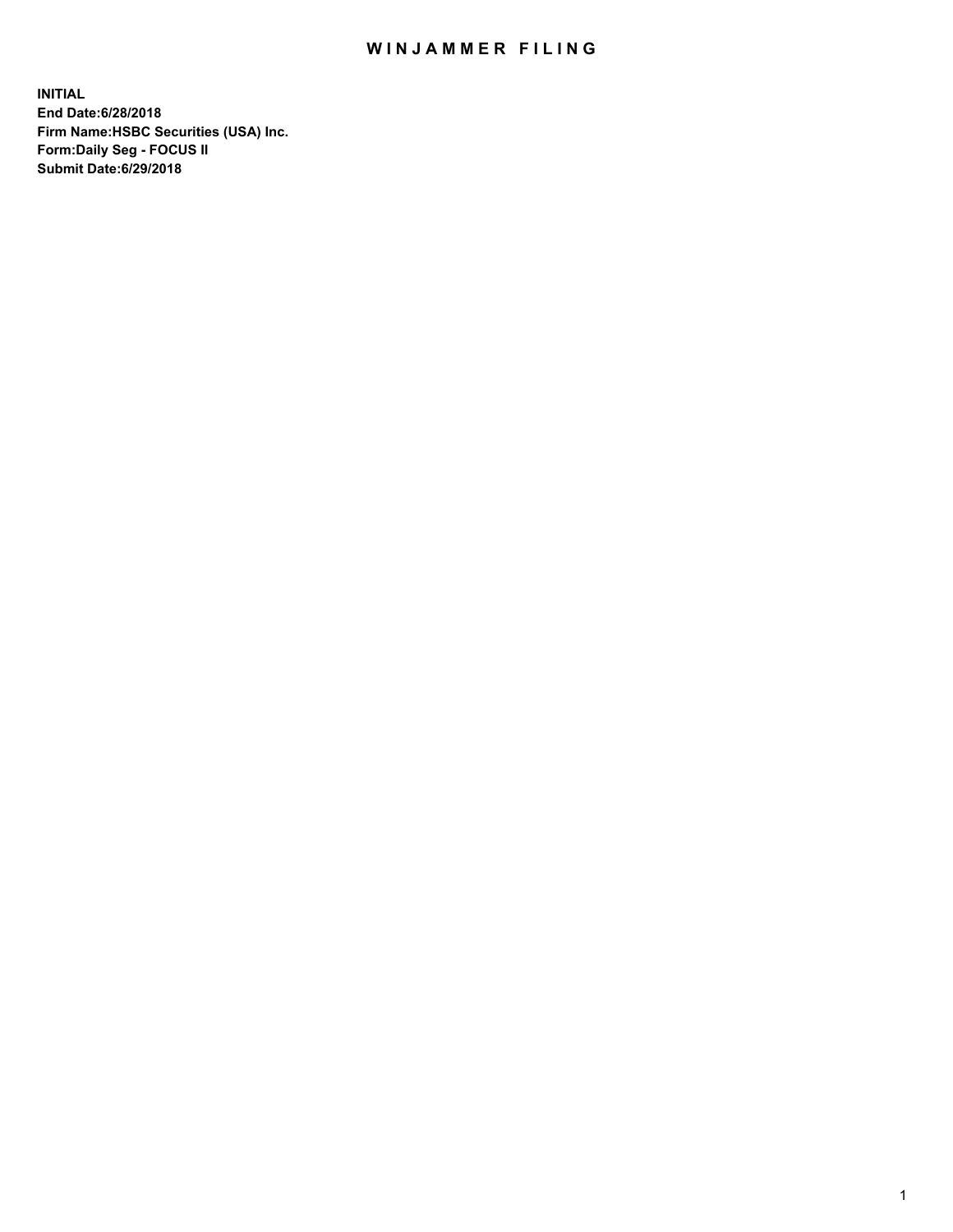**INITIAL End Date:6/28/2018 Firm Name:HSBC Securities (USA) Inc. Form:Daily Seg - FOCUS II Submit Date:6/29/2018 Daily Segregation - Cover Page**

| Name of Company                                                                                                                                                                                                                                                                                                                | <b>HSBC Securities (USA) Inc.</b>                                          |
|--------------------------------------------------------------------------------------------------------------------------------------------------------------------------------------------------------------------------------------------------------------------------------------------------------------------------------|----------------------------------------------------------------------------|
| <b>Contact Name</b>                                                                                                                                                                                                                                                                                                            | <b>Michael Vacca</b>                                                       |
| <b>Contact Phone Number</b>                                                                                                                                                                                                                                                                                                    | 212-525-7951                                                               |
| <b>Contact Email Address</b>                                                                                                                                                                                                                                                                                                   | michael.vacca@us.hsbc.com                                                  |
| FCM's Customer Segregated Funds Residual Interest Target (choose one):<br>a. Minimum dollar amount: : or<br>b. Minimum percentage of customer segregated funds required:% ; or<br>c. Dollar amount range between: and; or<br>d. Percentage range of customer segregated funds required between:% and%.                         | 147,000,000<br>$\overline{\mathbf{0}}$<br>0 <sub>0</sub><br>0 <sub>0</sub> |
| FCM's Customer Secured Amount Funds Residual Interest Target (choose one):<br>a. Minimum dollar amount: ; or<br>b. Minimum percentage of customer secured funds required:%; or<br>c. Dollar amount range between: and; or<br>d. Percentage range of customer secured funds required between:% and%.                            | 25,000,000<br><u>0</u><br>0 <sub>0</sub><br>00                             |
| FCM's Cleared Swaps Customer Collateral Residual Interest Target (choose one):<br>a. Minimum dollar amount: ; or<br>b. Minimum percentage of cleared swaps customer collateral required:% ; or<br>c. Dollar amount range between: and; or<br>d. Percentage range of cleared swaps customer collateral required between:% and%. | 95,000,000<br><u>0</u><br>00<br>0 <sub>0</sub>                             |

Attach supporting documents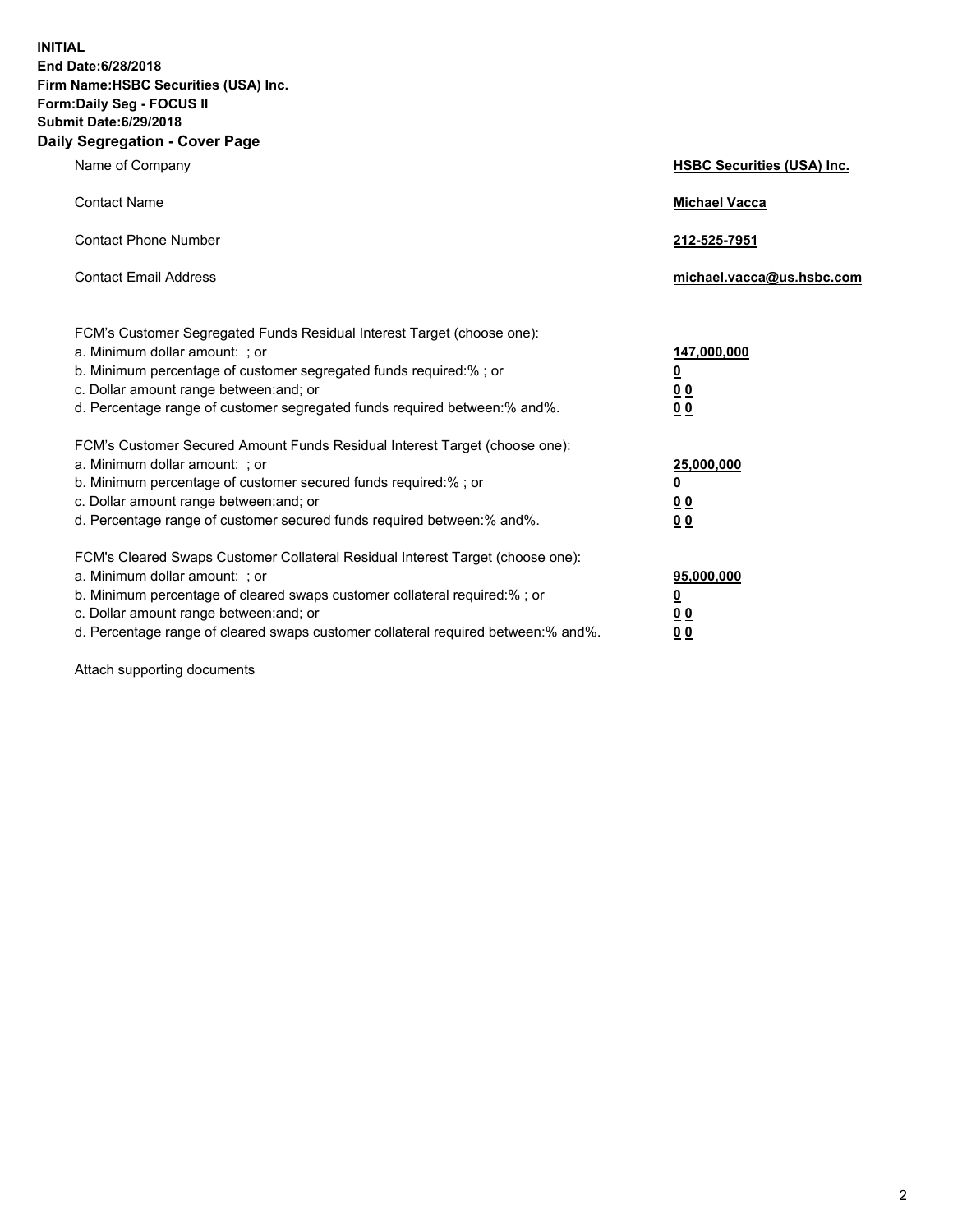**INITIAL End Date:6/28/2018 Firm Name:HSBC Securities (USA) Inc. Form:Daily Seg - FOCUS II Submit Date:6/29/2018 Daily Segregation - Secured Amounts** Foreign Futures and Foreign Options Secured Amounts Amount required to be set aside pursuant to law, rule or regulation of a foreign government or a rule of a self-regulatory organization authorized thereunder **0** [7305] 1. Net ledger balance - Foreign Futures and Foreign Option Trading - All Customers A. Cash **99,789,671** [7315] B. Securities (at market) **84,605,940** [7317] 2. Net unrealized profit (loss) in open futures contracts traded on a foreign board of trade **2,293,954** [7325] 3. Exchange traded options a. Market value of open option contracts purchased on a foreign board of trade **0** [7335] b. Market value of open contracts granted (sold) on a foreign board of trade **0** [7337] 4. Net equity (deficit) (add lines 1. 2. and 3.) **186,689,565** [7345] 5. Account liquidating to a deficit and account with a debit balances - gross amount **1,518,189** [7351] Less: amount offset by customer owned securities **-1,518,189** [7352] **0** [7354] 6. Amount required to be set aside as the secured amount - Net Liquidating Equity Method (add lines 4 and 5) **186,689,565** [7355] 7. Greater of amount required to be set aside pursuant to foreign jurisdiction (above) or line 6. **186,689,565** [7360] FUNDS DEPOSITED IN SEPARATE REGULATION 30.7 ACCOUNTS 1. Cash in banks A. Banks located in the United States **106,680,036** [7500] B. Other banks qualified under Regulation 30.7 **0** [7520] **106,680,036** [7530] 2. Securities A. In safekeeping with banks located in the United States **32,145,253** [7540] B. In safekeeping with other banks qualified under Regulation 30.7 **0** [7560] **32,145,253** [7570] 3. Equities with registered futures commission merchants A. Cash **0** [7580] B. Securities **0** [7590] C. Unrealized gain (loss) on open futures contracts **0** [7600] D. Value of long option contracts **0** [7610] E. Value of short option contracts **0** [7615] **0** [7620] 4. Amounts held by clearing organizations of foreign boards of trade A. Cash **0** [7640] B. Securities **0** [7650] C. Amount due to (from) clearing organization - daily variation **0** [7660] D. Value of long option contracts **0** [7670] E. Value of short option contracts **0** [7675] **0** [7680] 5. Amounts held by members of foreign boards of trade A. Cash **29,500,906** [7700] B. Securities **52,460,688** [7710] C. Unrealized gain (loss) on open futures contracts **2,293,954** [7720] D. Value of long option contracts **0** [7730] E. Value of short option contracts **0** [7735] **84,255,548** [7740] 6. Amounts with other depositories designated by a foreign board of trade **0** [7760] 7. Segregated funds on hand **0** [7765] 8. Total funds in separate section 30.7 accounts **223,080,837** [7770] **36,391,272** [7380]

- 9. Excess (deficiency) Set Aside for Secured Amount (subtract line 7 Secured Statement Page 1 from Line 8)
- 10. Management Target Amount for Excess funds in separate section 30.7 accounts **25,000,000** [7780]
- 11. Excess (deficiency) funds in separate 30.7 accounts over (under) Management Target **11,391,272** [7785]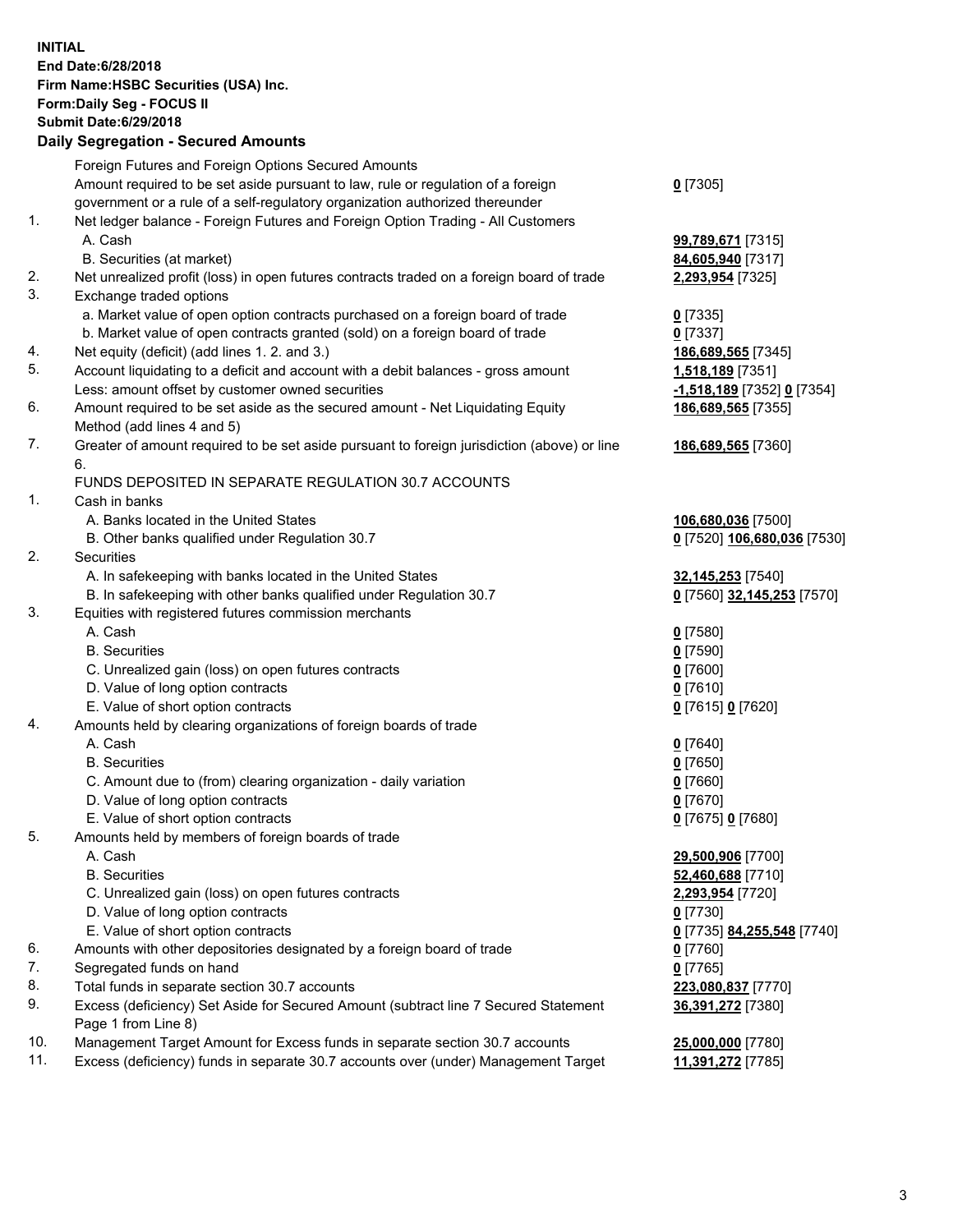|     | <b>INITIAL</b><br>End Date: 6/28/2018<br>Firm Name: HSBC Securities (USA) Inc.<br>Form: Daily Seg - FOCUS II<br><b>Submit Date:6/29/2018</b><br>Daily Segregation - Segregation Statement |                                           |
|-----|-------------------------------------------------------------------------------------------------------------------------------------------------------------------------------------------|-------------------------------------------|
|     |                                                                                                                                                                                           |                                           |
|     | SEGREGATION REQUIREMENTS (Section 4d(2) of the CEAct)                                                                                                                                     |                                           |
| 1.  | Net ledger balance                                                                                                                                                                        |                                           |
|     | A. Cash                                                                                                                                                                                   | 550,986,574 [7010]                        |
|     | B. Securities (at market)                                                                                                                                                                 | 1,774,138,538 [7020]                      |
| 2.  | Net unrealized profit (loss) in open futures contracts traded on a contract market                                                                                                        | -31,177,389 [7030]                        |
| 3.  | Exchange traded options                                                                                                                                                                   |                                           |
|     | A. Add market value of open option contracts purchased on a contract market                                                                                                               | 273,529,520 [7032]                        |
|     | B. Deduct market value of open option contracts granted (sold) on a contract market                                                                                                       | <u>-122,353,967</u> [7033]                |
| 4.  | Net equity (deficit) (add lines 1, 2 and 3)                                                                                                                                               | 2,445,123,276 [7040]                      |
| 5.  | Accounts liquidating to a deficit and accounts with                                                                                                                                       |                                           |
|     | debit balances - gross amount                                                                                                                                                             | 27,749,814 [7045]                         |
|     | Less: amount offset by customer securities                                                                                                                                                | <mark>-27,749,786</mark> [7047] 28 [7050] |
| 6.  | Amount required to be segregated (add lines 4 and 5)                                                                                                                                      | 2,445,123,304 [7060]                      |
|     | FUNDS IN SEGREGATED ACCOUNTS                                                                                                                                                              |                                           |
| 7.  | Deposited in segregated funds bank accounts                                                                                                                                               |                                           |
|     | A. Cash                                                                                                                                                                                   | 26,006,771 [7070]                         |
|     | B. Securities representing investments of customers' funds (at market)                                                                                                                    | $0$ [7080]                                |
|     | C. Securities held for particular customers or option customers in lieu of cash (at<br>market)                                                                                            | 520,869,350 [7090]                        |
| 8.  | Margins on deposit with derivatives clearing organizations of contract markets                                                                                                            |                                           |
|     | A. Cash                                                                                                                                                                                   | 629,195,232 [7100]                        |
|     | B. Securities representing investments of customers' funds (at market)                                                                                                                    | $0$ [7110]                                |
|     | C. Securities held for particular customers or option customers in lieu of cash (at                                                                                                       | 1,147,514,058 [7120]                      |
|     | market)                                                                                                                                                                                   |                                           |
| 9.  | Net settlement from (to) derivatives clearing organizations of contract markets                                                                                                           | 19,284,214 [7130]                         |
| 10. | Exchange traded options                                                                                                                                                                   |                                           |
|     | A. Value of open long option contracts                                                                                                                                                    | 273,529,520 [7132]                        |
|     | B. Value of open short option contracts                                                                                                                                                   | -122,353,967 [7133]                       |
| 11. | Net equities with other FCMs                                                                                                                                                              |                                           |
|     | A. Net liquidating equity                                                                                                                                                                 | <u>7,156,985</u> [7140]                   |
|     | B. Securities representing investments of customers' funds (at market)                                                                                                                    | 0 <sup>[7160]</sup>                       |
|     | C. Securities held for particular customers or option customers in lieu of cash (at                                                                                                       | $0$ [7170]                                |
|     | market)                                                                                                                                                                                   |                                           |
| 12. | Segregated funds on hand                                                                                                                                                                  | 105,755,130 [7150]                        |
| 13. | Total amount in segregation (add lines 7 through 12)                                                                                                                                      | 2,606,957,293 [7180]                      |
| 14. | Excess (deficiency) funds in segregation (subtract line 6 from line 13)                                                                                                                   | 161,833,989 [7190]                        |
| 15. | Management Target Amount for Excess funds in segregation                                                                                                                                  | 147,000,000 [7194]                        |

16. Excess (deficiency) funds in segregation over (under) Management Target Amount Excess

**14,833,989** [7198]